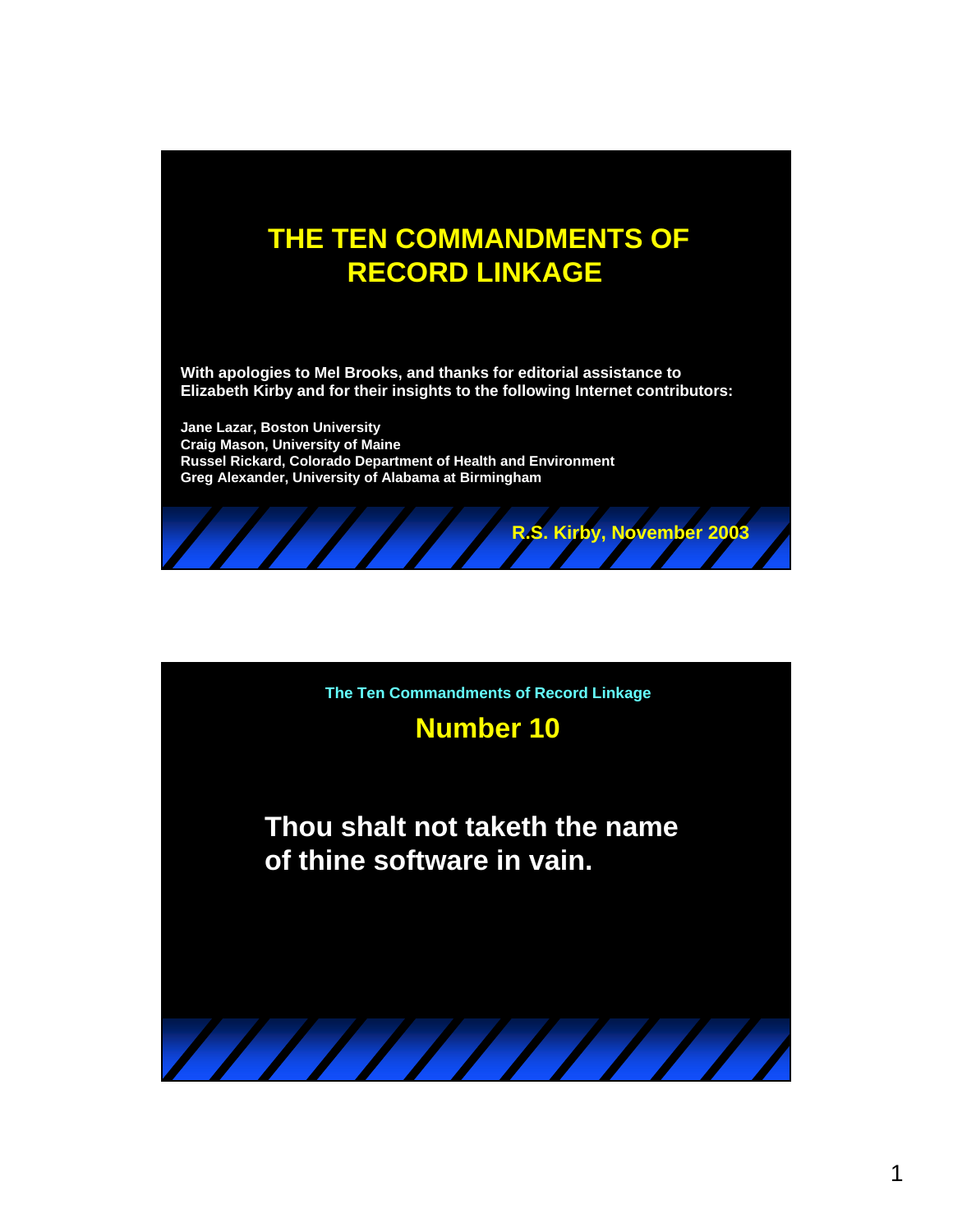

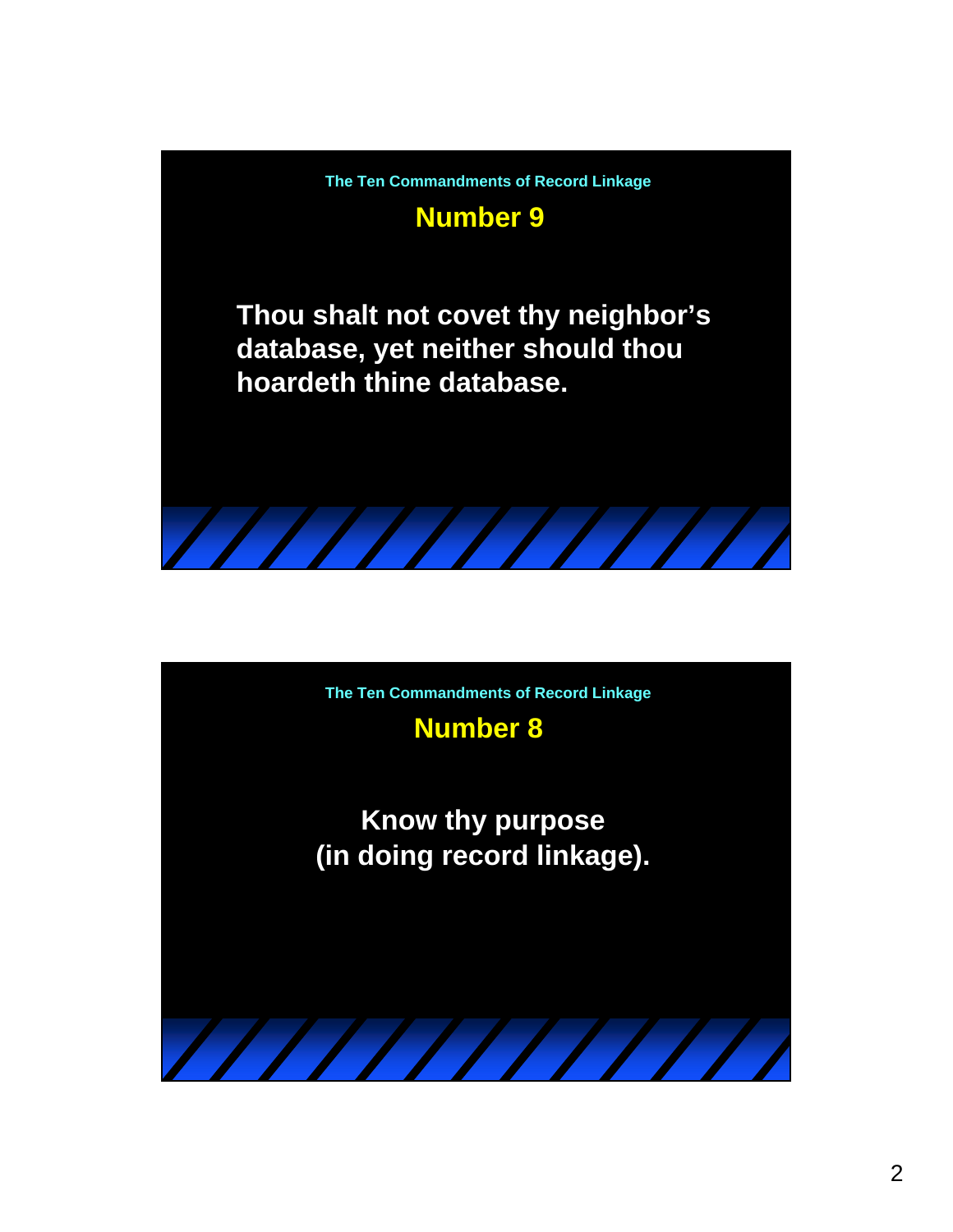

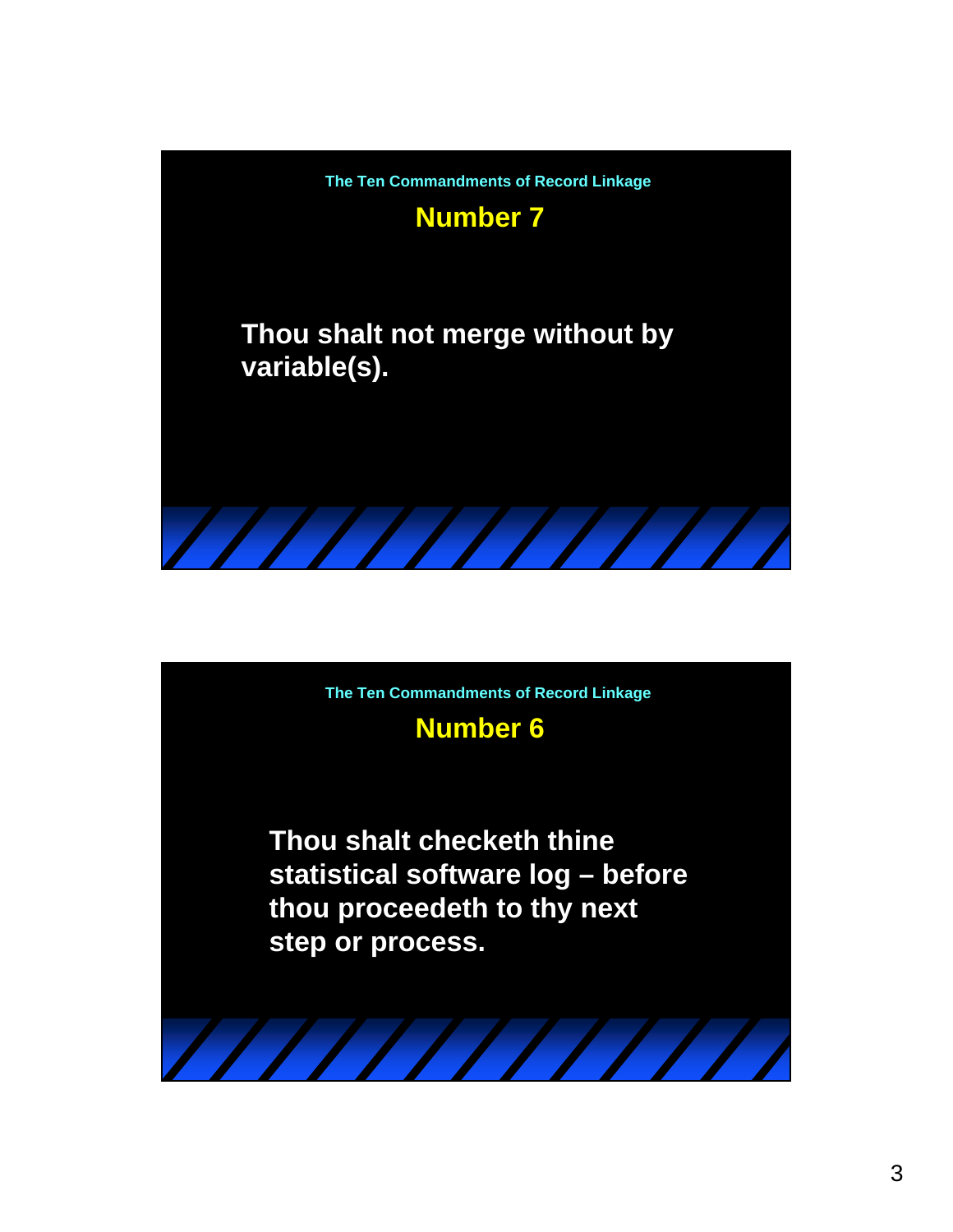**Number 5 The Ten Commandments of Record Linkage**

**Thou shalt protect the privacy of those whose information is recorded in thy databases, even as thou useth their personal identifiers to conduct thine linkage analyses.**

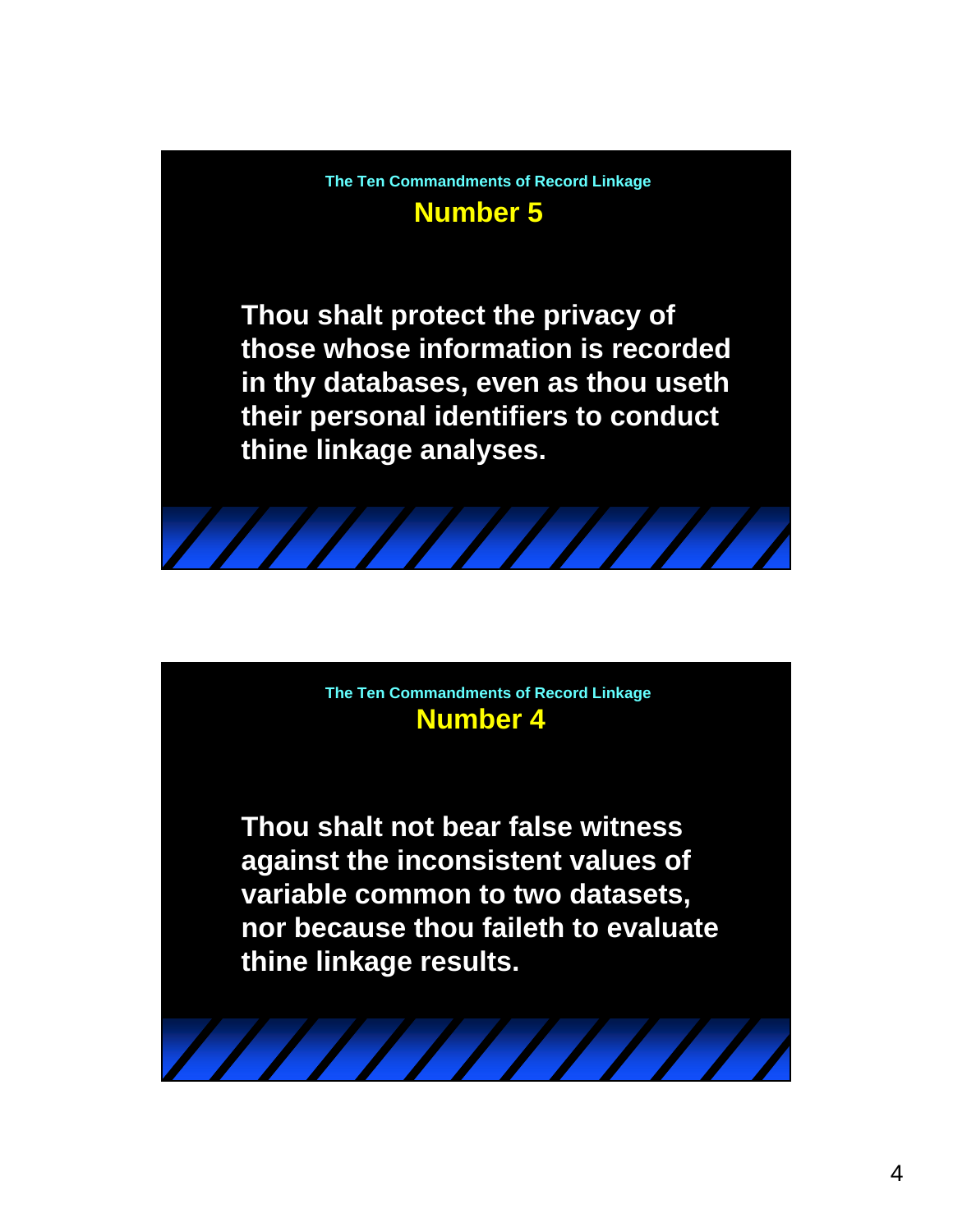